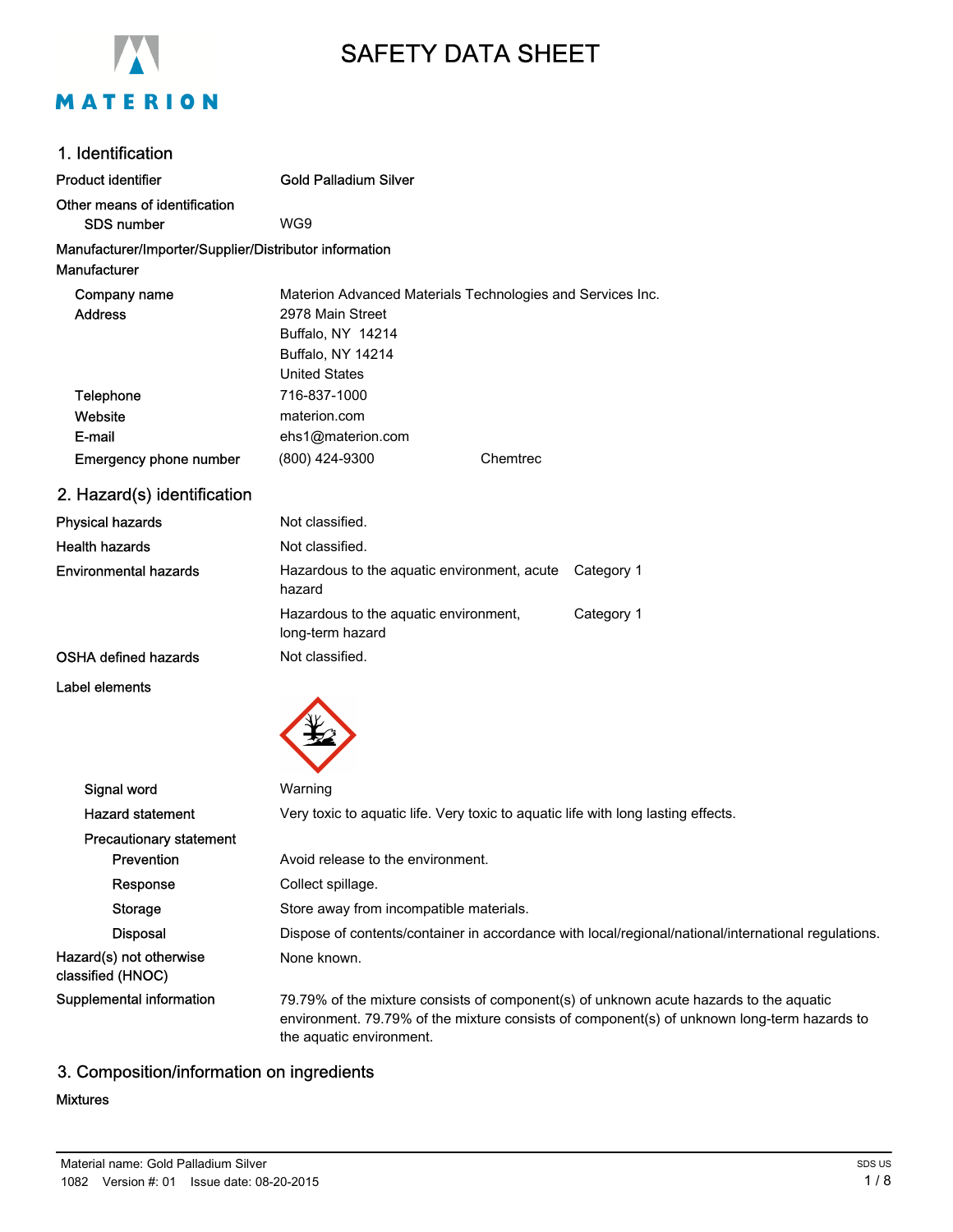| Chemical name | Common name and synonyms | <b>CAS number</b> | %         |
|---------------|--------------------------|-------------------|-----------|
| Gold          |                          | 7440-57-5         | 40 - 70   |
| Palladium     |                          | 7440-05-3         | $10 - 30$ |
| Silver        |                          | 7440-22-4         | $8 - 30$  |

\*Designates that a specific chemical identity and/or percentage of composition has been withheld as a trade secret.

| 4. First-aid measures                                                        |                                                                                                                                                                                                                                                                                                                                                                                                                                                                                                                                                                                                                                                                                                                                                        |
|------------------------------------------------------------------------------|--------------------------------------------------------------------------------------------------------------------------------------------------------------------------------------------------------------------------------------------------------------------------------------------------------------------------------------------------------------------------------------------------------------------------------------------------------------------------------------------------------------------------------------------------------------------------------------------------------------------------------------------------------------------------------------------------------------------------------------------------------|
| Inhalation                                                                   | If dust from the material is inhaled, remove the affected person immediately to fresh air. Call a<br>physician if symptoms develop or persist.                                                                                                                                                                                                                                                                                                                                                                                                                                                                                                                                                                                                         |
| Skin contact                                                                 | Rinse skin with water/shower. Get medical attention if irritation develops and persists.                                                                                                                                                                                                                                                                                                                                                                                                                                                                                                                                                                                                                                                               |
| Eye contact                                                                  | Rinse with water. Get medical attention if irritation develops and persists.                                                                                                                                                                                                                                                                                                                                                                                                                                                                                                                                                                                                                                                                           |
| Ingestion                                                                    | Rinse mouth. If ingestion of a large amount does occur, call a poison control center immediately.                                                                                                                                                                                                                                                                                                                                                                                                                                                                                                                                                                                                                                                      |
| Most important<br>symptoms/effects, acute and<br>delayed                     | Direct contact with eyes may cause temporary irritation.                                                                                                                                                                                                                                                                                                                                                                                                                                                                                                                                                                                                                                                                                               |
| Indication of immediate medical<br>attention and special treatment<br>needed | Provide general supportive measures and treat symptomatically.                                                                                                                                                                                                                                                                                                                                                                                                                                                                                                                                                                                                                                                                                         |
| <b>General information</b>                                                   | Ensure that medical personnel are aware of the material(s) involved, and take precautions to<br>protect themselves.                                                                                                                                                                                                                                                                                                                                                                                                                                                                                                                                                                                                                                    |
| 5. Fire-fighting measures                                                    |                                                                                                                                                                                                                                                                                                                                                                                                                                                                                                                                                                                                                                                                                                                                                        |
| Suitable extinguishing media                                                 | Water fog. Foam. Dry chemical powder. Carbon dioxide (CO2).                                                                                                                                                                                                                                                                                                                                                                                                                                                                                                                                                                                                                                                                                            |
| Unsuitable extinguishing media                                               | Do not use water jet as an extinguisher, as this will spread the fire.                                                                                                                                                                                                                                                                                                                                                                                                                                                                                                                                                                                                                                                                                 |
| Specific hazards arising from<br>the chemical                                | During fire, gases hazardous to health may be formed.                                                                                                                                                                                                                                                                                                                                                                                                                                                                                                                                                                                                                                                                                                  |
| Special protective equipment<br>and precautions for firefighters             | Self-contained breathing apparatus and full protective clothing must be worn in case of fire.                                                                                                                                                                                                                                                                                                                                                                                                                                                                                                                                                                                                                                                          |
| <b>Fire fighting</b><br>equipment/instructions                               | Use water spray to cool unopened containers.                                                                                                                                                                                                                                                                                                                                                                                                                                                                                                                                                                                                                                                                                                           |
| Specific methods                                                             | Use standard firefighting procedures and consider the hazards of other involved materials.                                                                                                                                                                                                                                                                                                                                                                                                                                                                                                                                                                                                                                                             |
| General fire hazards                                                         | No unusual fire or explosion hazards noted.                                                                                                                                                                                                                                                                                                                                                                                                                                                                                                                                                                                                                                                                                                            |
| 6. Accidental release measures                                               |                                                                                                                                                                                                                                                                                                                                                                                                                                                                                                                                                                                                                                                                                                                                                        |
| Personal precautions, protective<br>equipment and emergency<br>procedures    | Keep unnecessary personnel away. Keep people away from and upwind of spill/leak. Keep out of<br>low areas. Wear appropriate personal protective equipment. Avoid inhalation of dust from the<br>spilled material. Use a NIOSH/MSHA approved respirator if there is a risk of exposure to dust/fume<br>at levels exceeding the exposure limits. Do not touch damaged containers or spilled material<br>unless wearing appropriate protective clothing. Ensure adequate ventilation. Local authorities<br>should be advised if significant spillages cannot be contained. For personal protection, see section<br>8 of the SDS.                                                                                                                          |
| Methods and materials for<br>containment and cleaning up                     | This material is classified as a water pollutant under the Clean Water Act and should be prevented<br>from contaminating soil or from entering sewage and drainage systems which lead to waterways.<br>Stop the flow of material, if this is without risk. Collect spillage. Dike far ahead of spill for later<br>disposal. If sweeping of a contaminated area is necessary use a dust suppressant agent which<br>does not react with the product. Collect dust using a vacuum cleaner equipped with HEPA filter.<br>Minimize dust generation and accumulation. Following product recovery, flush area with water.<br>Sweep up or vacuum up spillage and collect in suitable container for disposal. For waste disposal,<br>see section 13 of the SDS. |
| <b>Environmental precautions</b>                                             | Avoid release to the environment. Contact local authorities in case of spillage to drain/aquatic<br>environment. Prevent further leakage or spillage if safe to do so. Do not contaminate water. Avoid<br>discharge into drains, water courses or onto the ground.                                                                                                                                                                                                                                                                                                                                                                                                                                                                                     |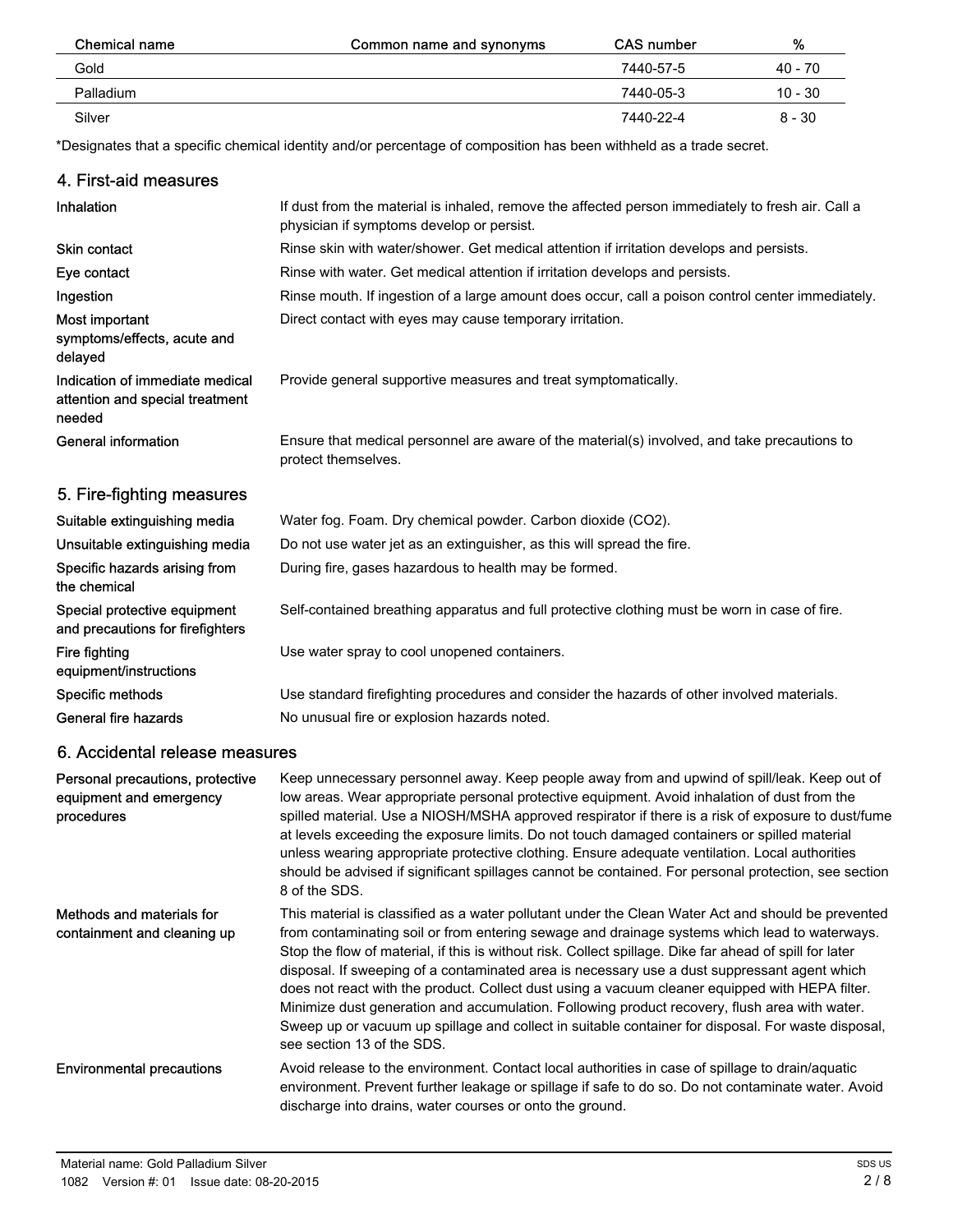# 7. Handling and storage

| Precautions for safe handling   | Minimize dust generation and accumulation. Provide appropriate exhaust ventilation at places<br>where dust is formed. Avoid breathing dust. Avoid contact with skin and eyes. Avoid prolonged<br>exposure. In case of insufficient ventilation, wear suitable respiratory equipment. Wear appropriate<br>personal protective equipment. Observe good industrial hygiene practices. Practice good<br>housekeeping. Avoid release to the environment. Do not empty into drains. |
|---------------------------------|-------------------------------------------------------------------------------------------------------------------------------------------------------------------------------------------------------------------------------------------------------------------------------------------------------------------------------------------------------------------------------------------------------------------------------------------------------------------------------|
| Conditions for safe storage.    | Store in original tightly closed container. Store in a well-ventilated place. Store away from                                                                                                                                                                                                                                                                                                                                                                                 |
| including any incompatibilities | incompatible materials (see Section 10 of the SDS).                                                                                                                                                                                                                                                                                                                                                                                                                           |

## 8. Exposure controls/personal protection

## Occupational exposure limits

|                                             | US. OSHA Table Z-1 Limits for Air Contaminants (29 CFR 1910.1000)                                                                                                                                                           |                                                            |                |  |  |
|---------------------------------------------|-----------------------------------------------------------------------------------------------------------------------------------------------------------------------------------------------------------------------------|------------------------------------------------------------|----------------|--|--|
| Components                                  | <b>Type</b>                                                                                                                                                                                                                 | Value                                                      |                |  |  |
| Silver (CAS 7440-22-4)                      | PEL                                                                                                                                                                                                                         | $0.01$ mg/m $3$                                            |                |  |  |
| <b>US. ACGIH Threshold Limit Values</b>     |                                                                                                                                                                                                                             |                                                            |                |  |  |
| Components                                  | <b>Type</b>                                                                                                                                                                                                                 | Value                                                      | Form           |  |  |
| Silver (CAS 7440-22-4)                      | <b>TWA</b>                                                                                                                                                                                                                  | $0.1$ mg/m $3$                                             | Dust and fume. |  |  |
| US. NIOSH: Pocket Guide to Chemical Hazards |                                                                                                                                                                                                                             |                                                            |                |  |  |
| Components                                  | Type                                                                                                                                                                                                                        | Value                                                      | Form           |  |  |
| Silver (CAS 7440-22-4)                      | <b>TWA</b>                                                                                                                                                                                                                  | $0.01$ mg/m $3$                                            | Dust.          |  |  |
| <b>Biological limit values</b>              |                                                                                                                                                                                                                             | No biological exposure limits noted for the ingredient(s). |                |  |  |
| <b>Control parameters</b>                   | Follow standard monitoring procedures.                                                                                                                                                                                      |                                                            |                |  |  |
|                                             | Individual protection measures, such as personal protective equipment                                                                                                                                                       |                                                            |                |  |  |
| Eye/face protection                         | Wear safety glasses with side shields (or goggles).                                                                                                                                                                         |                                                            |                |  |  |
| Skin protection                             |                                                                                                                                                                                                                             |                                                            |                |  |  |
| Hand protection                             | Wear protective gloves.                                                                                                                                                                                                     |                                                            |                |  |  |
| Other                                       | Wear appropriate chemical resistant clothing.                                                                                                                                                                               |                                                            |                |  |  |
| <b>Respiratory protection</b>               | Use a NIOSH/MSHA approved respirator if there is a risk of exposure to dust/fume at levels<br>exceeding the exposure limits.                                                                                                |                                                            |                |  |  |
| <b>Thermal hazards</b>                      | Wear appropriate thermal protective clothing, when necessary.                                                                                                                                                               |                                                            |                |  |  |
| General hygiene considerations              | Always observe good personal hygiene measures, such as washing after handling the material<br>and before eating, drinking, and/or smoking. Routinely wash work clothing and protective<br>equipment to remove contaminants. |                                                            |                |  |  |

# 9. Physical and chemical properties

| Appearance                                 |                                                  |
|--------------------------------------------|--------------------------------------------------|
| <b>Physical state</b>                      | Solid.                                           |
| Form                                       | Not available.                                   |
| Color                                      | Not available.                                   |
| Odor                                       | Not applicable.                                  |
| Odor threshold                             | Not available.                                   |
| рH                                         | Not available.                                   |
| Melting point/freezing point               | 1760.9 $\degree$ F (960.5 $\degree$ C) estimated |
| Initial boiling point and boiling<br>range | 3632 °F (2000 °C) estimated                      |
| Flash point                                | Not available.                                   |
| <b>Evaporation rate</b>                    | Not available.                                   |
| Flammability (solid, gas)                  | Not applicable.                                  |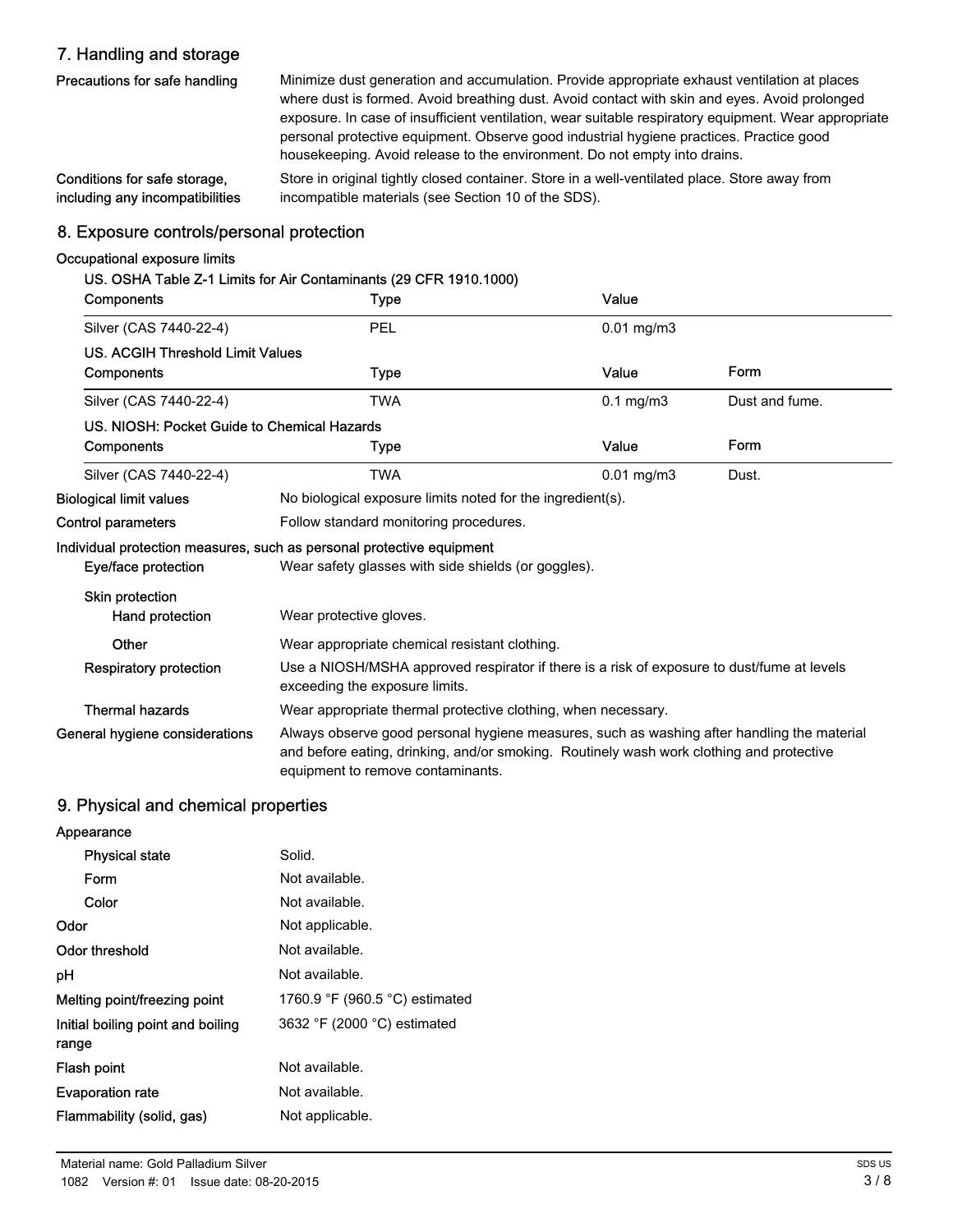#### Upper/lower flammability or explosive limits

| Flammability limit - lower<br>$(\%)$              | Not available.                                                                                                                 |
|---------------------------------------------------|--------------------------------------------------------------------------------------------------------------------------------|
| Flammability limit - upper<br>(%)                 | Not available.                                                                                                                 |
| Explosive limit - lower (%)                       | Not available.                                                                                                                 |
| Explosive limit - upper (%)                       | Not available.                                                                                                                 |
| Vapor pressure                                    | 0.00001 hPa estimated                                                                                                          |
| Vapor density                                     | Not available.                                                                                                                 |
| <b>Relative density</b>                           | Not available.                                                                                                                 |
| Solubility(ies)                                   |                                                                                                                                |
| Solubility (water)                                | Not available.                                                                                                                 |
| <b>Partition coefficient</b><br>(n-octanol/water) | Not available.                                                                                                                 |
| Auto-ignition temperature                         | Not applicable.                                                                                                                |
| Decomposition temperature                         | Not available.                                                                                                                 |
| <b>Viscosity</b>                                  | Not available.                                                                                                                 |
| Other information                                 |                                                                                                                                |
| <b>Density</b>                                    | 15.97 g/cm3 estimated                                                                                                          |
| Specific gravity                                  | 15.97 estimated                                                                                                                |
| 10. Stability and reactivity                      |                                                                                                                                |
| Reactivity                                        | The product is stable and non-reactive under normal conditions of use, storage and transport.                                  |
| <b>Chemical stability</b>                         | Material is stable under normal conditions.                                                                                    |
| Possibility of hazardous<br>reactions             | No dangerous reaction known under conditions of normal use.                                                                    |
| <b>Conditions to avoid</b>                        | Contact with incompatible materials. Avoid dispersal of dust in the air (i.e., clearing dust surfaces<br>with compressed air). |
| Incompatible materials                            | Ammonia. Chlorine.                                                                                                             |
| Hazardous decomposition<br>products               | No hazardous decomposition products are known.                                                                                 |

#### 11. Toxicological information

# Information on likely routes of exposure Inhalation **Prolonged inhalation may be harmful.** Inhalation of dusts may cause respiratory irritation. Skin contact No adverse effects due to skin contact are expected. Eye contact Dust in the eyes will cause irritation. Ingestion Expected to be a low ingestion hazard. Symptoms related to the physical, chemical and toxicological characteristics Direct contact with eyes may cause temporary irritation. Information on toxicological effects Acute toxicity Product **Species** Species **Species** Species **Test Results** Gold Palladium Silver Dermal **Acute** LD50 Rat Rat Research 2009 Rat Research 2009 Rat Research 2012 12:30 RM 2012 Rat Research 2013 Rat Research 20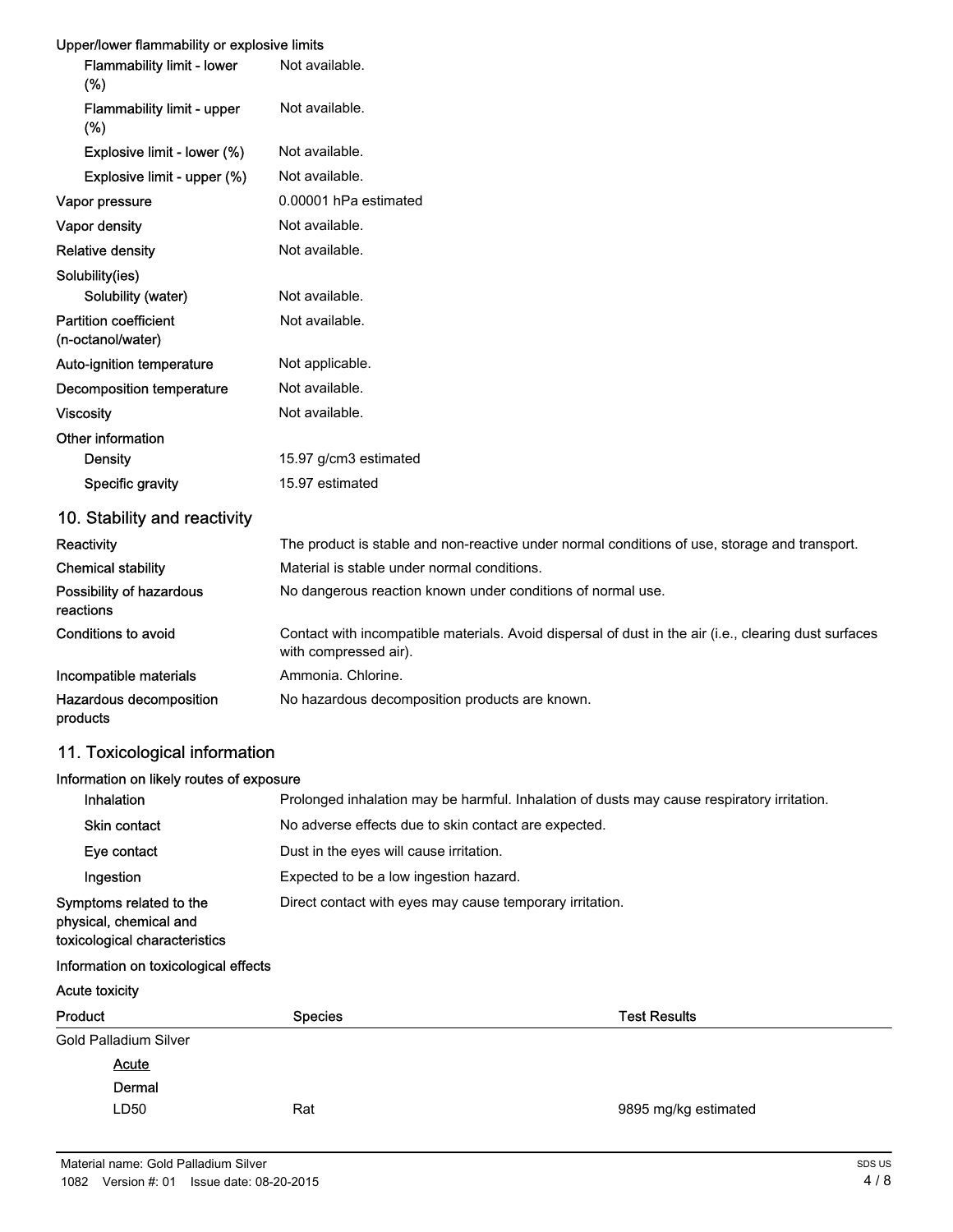| <b>Product</b>                                                     | <b>Species</b>                                                                                       |                                                                                          | <b>Test Results</b>              |
|--------------------------------------------------------------------|------------------------------------------------------------------------------------------------------|------------------------------------------------------------------------------------------|----------------------------------|
| Oral                                                               |                                                                                                      |                                                                                          |                                  |
| LD50                                                               | Rat                                                                                                  |                                                                                          | 24737 mg/kg estimated            |
| Components                                                         | <b>Species</b>                                                                                       |                                                                                          | <b>Test Results</b>              |
| Silver (CAS 7440-22-4)                                             |                                                                                                      |                                                                                          |                                  |
| <b>Acute</b>                                                       |                                                                                                      |                                                                                          |                                  |
| Dermal                                                             |                                                                                                      |                                                                                          |                                  |
| LD50                                                               | Rat                                                                                                  |                                                                                          | > 2000 mg/kg                     |
| Oral                                                               |                                                                                                      |                                                                                          |                                  |
| LD50                                                               | Rat                                                                                                  |                                                                                          | > 5000 mg/kg                     |
|                                                                    |                                                                                                      | * Estimates for product may be based on additional component data not shown.             |                                  |
| Skin corrosion/irritation                                          |                                                                                                      | Prolonged skin contact may cause temporary irritation.                                   |                                  |
| Serious eye damage/eye<br>irritation                               |                                                                                                      | Dust in the eyes will cause irritation.                                                  |                                  |
| Respiratory or skin sensitization                                  |                                                                                                      |                                                                                          |                                  |
| <b>Respiratory sensitization</b>                                   | Not available.                                                                                       |                                                                                          |                                  |
| Skin sensitization                                                 |                                                                                                      | This product is not expected to cause skin sensitization.                                |                                  |
| Germ cell mutagenicity                                             | mutagenic or genotoxic.                                                                              | No data available to indicate product or any components present at greater than 0.1% are |                                  |
| Carcinogenicity                                                    |                                                                                                      | This product is not considered to be a carcinogen by IARC, ACGIH, NTP, or OSHA.          |                                  |
| US. OSHA Specifically Regulated Substances (29 CFR 1910.1001-1050) |                                                                                                      |                                                                                          |                                  |
| Not listed.                                                        |                                                                                                      |                                                                                          |                                  |
| Reproductive toxicity                                              |                                                                                                      | This product is not expected to cause reproductive or developmental effects.             |                                  |
| Specific target organ toxicity -<br>single exposure                | Not classified.                                                                                      |                                                                                          |                                  |
| Specific target organ toxicity -<br>repeated exposure              | Not classified.                                                                                      |                                                                                          |                                  |
| <b>Aspiration hazard</b>                                           | Not available.                                                                                       |                                                                                          |                                  |
| <b>Chronic effects</b>                                             | Prolonged inhalation may be harmful.                                                                 |                                                                                          |                                  |
| 12. Ecological information                                         |                                                                                                      |                                                                                          |                                  |
| Ecotoxicity                                                        | Very toxic to aquatic life with long lasting effects. Accumulation in aquatic organisms is expected. |                                                                                          |                                  |
| Product                                                            |                                                                                                      | <b>Species</b>                                                                           | <b>Test Results</b>              |
| <b>Gold Palladium Silver</b>                                       |                                                                                                      |                                                                                          |                                  |
| Aquatic                                                            |                                                                                                      |                                                                                          |                                  |
| Crustacea                                                          | EC50                                                                                                 | Daphnia                                                                                  | 0.0241 mg/l, 48 hours estimated  |
| Fish                                                               | <b>LC50</b>                                                                                          | Fish                                                                                     | 13.3291 mg/l, 96 hours estimated |
| Components                                                         |                                                                                                      | <b>Species</b>                                                                           | <b>Test Results</b>              |
| Silver (CAS 7440-22-4)                                             |                                                                                                      |                                                                                          |                                  |
| <b>Aquatic</b>                                                     |                                                                                                      |                                                                                          |                                  |
| Crustacea                                                          | EC50                                                                                                 | Water flea (Daphnia magna)                                                               | 0.0002 mg/l, 48 hours            |
| Fish                                                               | <b>LC50</b>                                                                                          | Fathead minnow (Pimephales promelas) 0.0023 - 0.0033 mg/l, 96 hours                      |                                  |
|                                                                    |                                                                                                      | * Estimates for product may be based on additional component data not shown.             |                                  |
| Persistence and degradability                                      |                                                                                                      | No data is available on the degradability of this product.                               |                                  |
| <b>Bioaccumulative potential</b>                                   | No data available.                                                                                   |                                                                                          |                                  |
| Mobility in soil                                                   | No data available.                                                                                   |                                                                                          |                                  |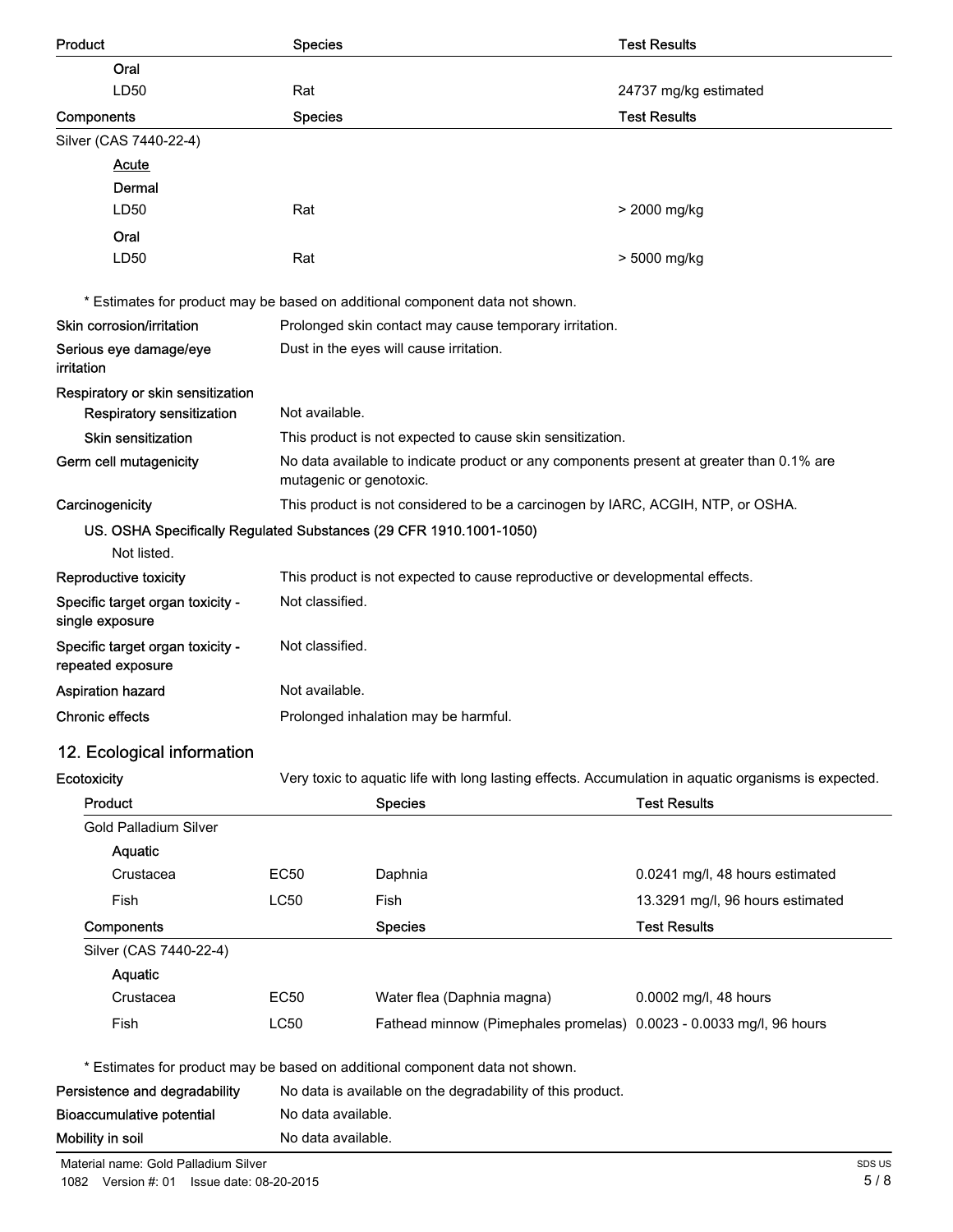Other adverse effects No other adverse environmental effects (e.g. ozone depletion, photochemical ozone creation potential, endocrine disruption, global warming potential) are expected from this component.

# 13. Disposal considerations

| <b>Disposal instructions</b>                          | Collect and reclaim or dispose in sealed containers at licensed waste disposal site. This material<br>and its container must be disposed of as hazardous waste. Do not allow this material to drain into<br>sewers/water supplies. Do not contaminate ponds, waterways or ditches with chemical or used<br>container. Dispose of contents/container in accordance with local/regional/national/international<br>regulations. |
|-------------------------------------------------------|------------------------------------------------------------------------------------------------------------------------------------------------------------------------------------------------------------------------------------------------------------------------------------------------------------------------------------------------------------------------------------------------------------------------------|
| Local disposal regulations                            | Dispose in accordance with all applicable regulations.                                                                                                                                                                                                                                                                                                                                                                       |
| Hazardous waste code                                  | The waste code should be assigned in discussion between the user, the producer and the waste<br>disposal company.                                                                                                                                                                                                                                                                                                            |
| Waste from residues / unused<br>products              | Dispose of in accordance with local regulations. Empty containers or liners may retain some<br>product residues. This material and its container must be disposed of in a safe manner (see:<br>Disposal instructions).                                                                                                                                                                                                       |
| Contaminated packaging                                | Empty containers should be taken to an approved waste handling site for recycling or disposal.<br>Since emptied containers may retain product residue, follow label warnings even after container is<br>emptied.                                                                                                                                                                                                             |
| 14. Transport information                             |                                                                                                                                                                                                                                                                                                                                                                                                                              |
| <b>DOT</b>                                            |                                                                                                                                                                                                                                                                                                                                                                                                                              |
| UN number                                             | <b>UN3077</b>                                                                                                                                                                                                                                                                                                                                                                                                                |
| UN proper shipping name<br>Transport hazard class(es) | Environmentally hazardous substances, solid, n.o.s.                                                                                                                                                                                                                                                                                                                                                                          |

| Transport hazard class(es)      |                                                                         |
|---------------------------------|-------------------------------------------------------------------------|
| <b>Class</b>                    | 9                                                                       |
| Subsidiary risk                 |                                                                         |
| Label(s)                        | 9                                                                       |
| Packing group                   | Ш                                                                       |
| Special precautions for user    | Read safety instructions, SDS and emergency procedures before handling. |
| <b>Special provisions</b>       | 8, 146, 335, A112, B54, IB8, IP3, N20, T1, TP33                         |
| Packaging exceptions            | 155                                                                     |
| Packaging non bulk              | 213                                                                     |
| Packaging bulk                  | 240                                                                     |
| <b>IATA</b>                     |                                                                         |
| UN number                       | <b>UN3077</b>                                                           |
| UN proper shipping name         | Environmentally hazardous substance, solid, n.o.s.                      |
| Transport hazard class(es)      |                                                                         |
| <b>Class</b>                    | 9                                                                       |
| Subsidiary risk                 |                                                                         |
| Packing group                   | Ш                                                                       |
| <b>Environmental hazards</b>    | No.                                                                     |
| <b>ERG Code</b>                 | 9L                                                                      |
| Special precautions for user    | Read safety instructions, SDS and emergency procedures before handling. |
| Other information               |                                                                         |
| Passenger and cargo<br>aircraft | Allowed.                                                                |
| Cargo aircraft only             | Allowed.                                                                |
| <b>IMDG</b>                     |                                                                         |
| <b>UN number</b>                | <b>UN3077</b>                                                           |
| UN proper shipping name         | ENVIRONMENTALLY HAZARDOUS SUBSTANCE, SOLID, N.O.S.                      |
| Transport hazard class(es)      |                                                                         |
| <b>Class</b>                    | 9                                                                       |
| Subsidiary risk                 |                                                                         |
| Packing group                   | Ш                                                                       |
|                                 |                                                                         |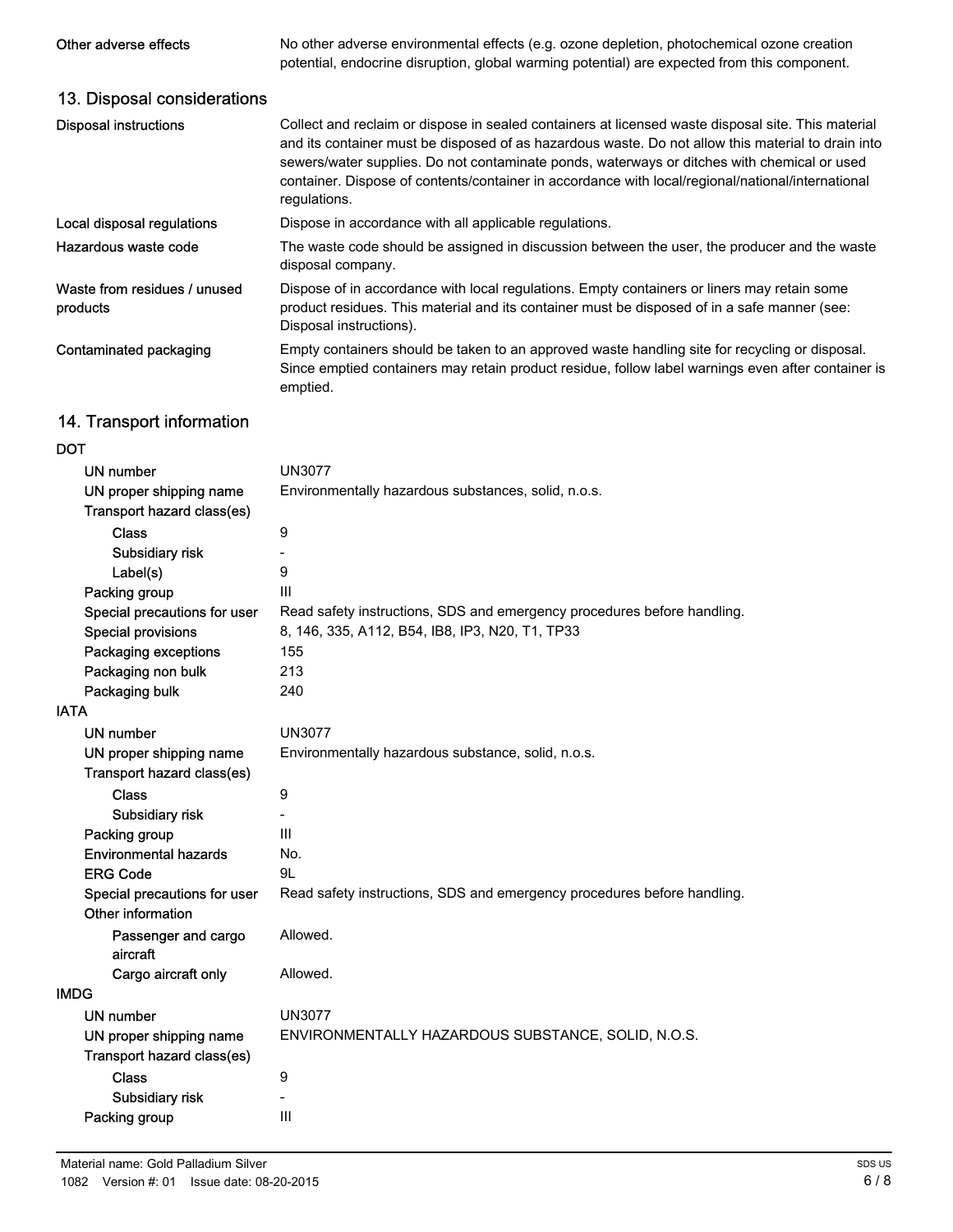| <b>Environmental hazards</b><br>Marine pollutant<br><b>EmS</b><br>Special precautions for user | No.<br>F-A, S-F<br>Read safety instructions, SDS and emergency procedures before handling.                         |                   |                                                                                                                                                                                                   |
|------------------------------------------------------------------------------------------------|--------------------------------------------------------------------------------------------------------------------|-------------------|---------------------------------------------------------------------------------------------------------------------------------------------------------------------------------------------------|
| DOT; IATA; IMDG<br>9                                                                           |                                                                                                                    |                   |                                                                                                                                                                                                   |
| <b>General information</b>                                                                     | DOT Regulated Marine Pollutant. IMDG Regulated Marine Pollutant.                                                   |                   |                                                                                                                                                                                                   |
| 15. Regulatory information                                                                     |                                                                                                                    |                   |                                                                                                                                                                                                   |
| US federal regulations                                                                         | Standard, 29 CFR 1910.1200.<br>All components are on the U.S. EPA TSCA Inventory List.                             |                   | This product is a "Hazardous Chemical" as defined by the OSHA Hazard Communication                                                                                                                |
|                                                                                                | TSCA Section 12(b) Export Notification (40 CFR 707, Subpt. D)                                                      |                   |                                                                                                                                                                                                   |
| Not regulated.<br>CERCLA Hazardous Substance List (40 CFR 302.4)                               |                                                                                                                    |                   |                                                                                                                                                                                                   |
| Silver (CAS 7440-22-4)<br>Not listed.                                                          | US. OSHA Specifically Regulated Substances (29 CFR 1910.1001-1050)                                                 | Listed.           |                                                                                                                                                                                                   |
| Superfund Amendments and Reauthorization Act of 1986 (SARA)                                    |                                                                                                                    |                   |                                                                                                                                                                                                   |
| <b>Hazard categories</b>                                                                       | Immediate Hazard - No<br>Delayed Hazard - No<br>Fire Hazard - No<br>Pressure Hazard - No<br>Reactivity Hazard - No |                   |                                                                                                                                                                                                   |
| SARA 302 Extremely hazardous substance<br>Not listed.                                          |                                                                                                                    |                   |                                                                                                                                                                                                   |
| SARA 311/312 Hazardous<br>chemical                                                             | No                                                                                                                 |                   |                                                                                                                                                                                                   |
| SARA 313 (TRI reporting)                                                                       |                                                                                                                    |                   |                                                                                                                                                                                                   |
| <b>Chemical name</b>                                                                           |                                                                                                                    | <b>CAS number</b> | % by wt.                                                                                                                                                                                          |
| Silver                                                                                         |                                                                                                                    | 7440-22-4         | $8 - 30$                                                                                                                                                                                          |
| Other federal regulations                                                                      | Clean Air Act (CAA) Section 112 Hazardous Air Pollutants (HAPs) List                                               |                   |                                                                                                                                                                                                   |
| Not regulated.                                                                                 |                                                                                                                    |                   |                                                                                                                                                                                                   |
|                                                                                                | Clean Air Act (CAA) Section 112(r) Accidental Release Prevention (40 CFR 68.130)                                   |                   |                                                                                                                                                                                                   |
| Not regulated.                                                                                 |                                                                                                                    |                   |                                                                                                                                                                                                   |
| <b>Safe Drinking Water Act</b><br>(SDWA)                                                       | Not regulated.                                                                                                     |                   |                                                                                                                                                                                                   |
| US state regulations                                                                           |                                                                                                                    |                   | California Safe Drinking Water and Toxic Enforcement Act of 1986 (Proposition 65): This material<br>is not known to contain any chemicals currently listed as carcinogens or reproductive toxins. |

US - New Jersey RTK - Substances: Listed substance

Silver (CAS 7440-22-4)